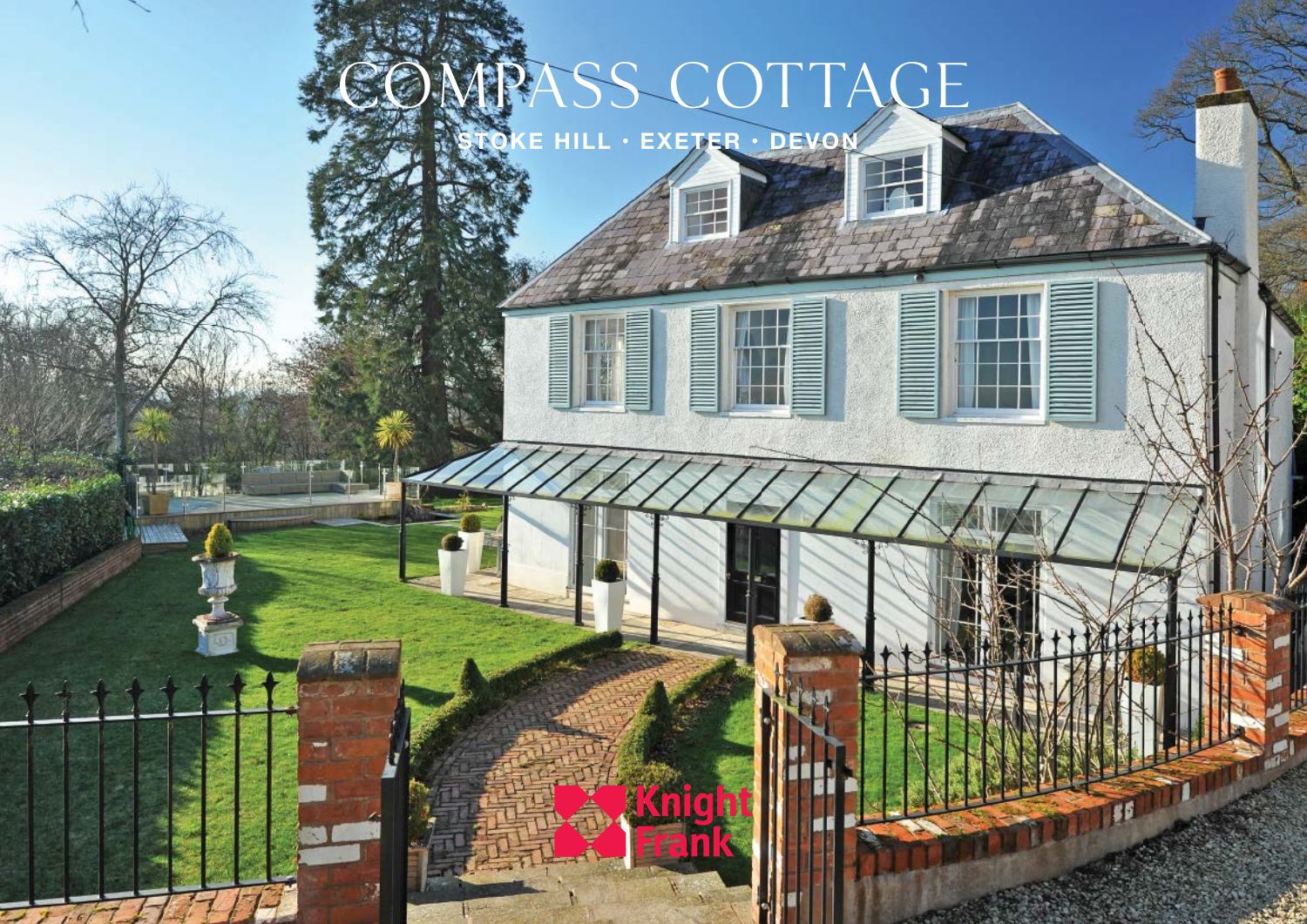## **COMPASS** COTTAGE

### **STOKE HILL • EXETER • DEVON**

*An exquisite blend of contemporary style in a traditional property with stunning views over Exeter towards the Exe Estuary.*

Entrance Hall • Open Plan Kitchen/Dining Room • Drawing Room Snug • Gym • Utility Area • Cloakroom/WC

Master Bedroom with En-Suite Bath/Shower Room Dressing Room and Juliet Balcony Three further Double Bedrooms • Two further Shower Rooms (one with Sauna)

Two Double Bedrooms • Family Bathroom

Large Single Garage • Further parking for up to 3 cars Landscaped gardens with far reaching views across Exeter Raised decked area • Koi pond • External Store

Approximately 0.5 acres

Exeter 1 mile, Exeter St Davids 2.5 miles, Exeter Airport 6.4 miles (All distances approximate)

These particulars are intended only as a guide and must not be relied upon as statements of fact. Your attention is drawn to the Important Notice on the last page of the text.





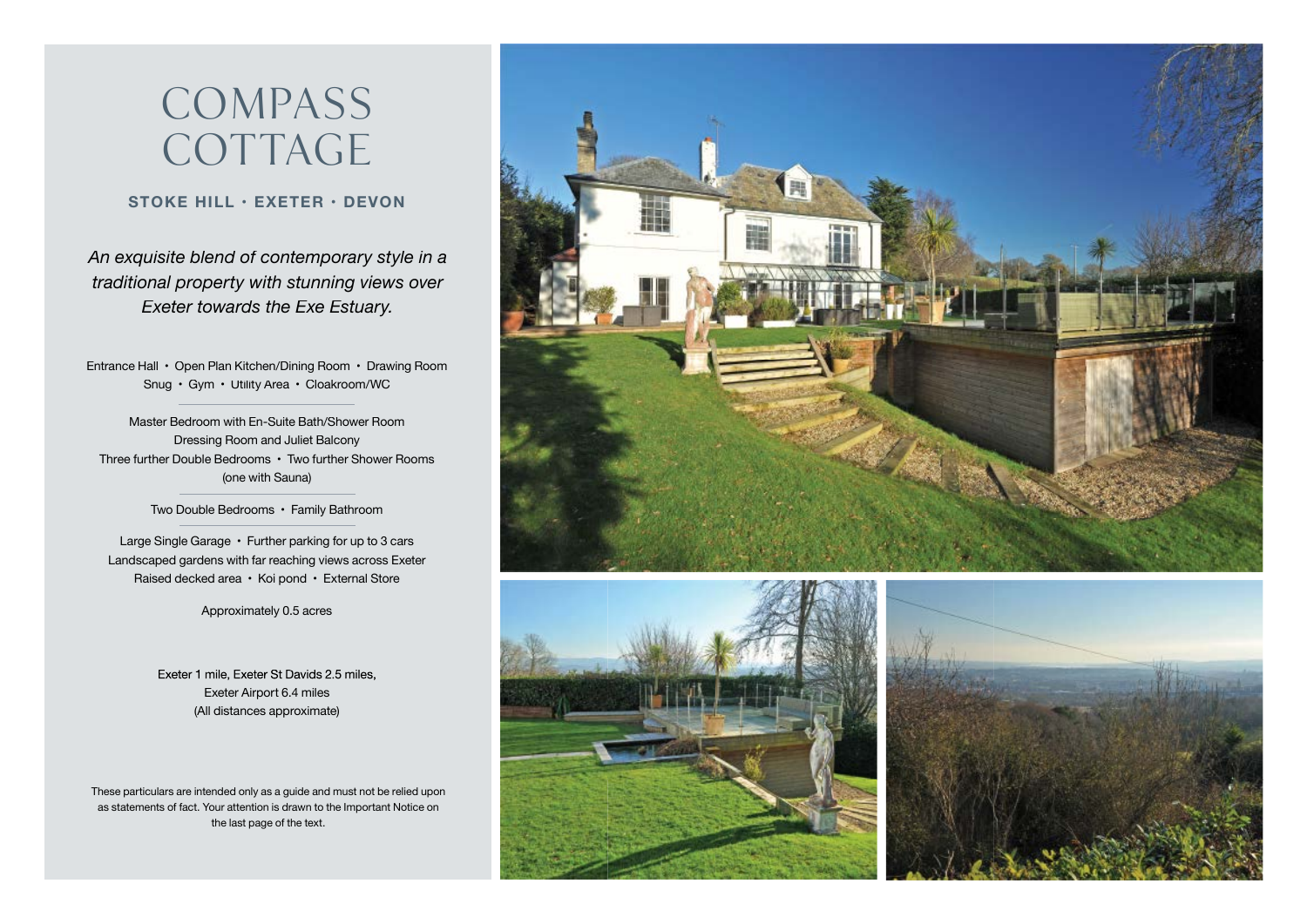

#### **Situation (distances approximate)**

Compass Cottage is located about one mile to the north of the Cathedral City of Exeter, making it a perfect short commute into Exeter for work or schools.

Exeter has a variety of branded shops and supermarkets including John Lewis and Waitrose, as well as a large selection of boutique shops and independent eateries. Princesshay Shopping Centre offers excellent retail facilities and there are a good selection of cinemas, theatres and cultural enterprises within the city.

Exeter Squash Club, Cricket Club and University Sports Park with an outdoor swimming pool are all within walking distance, whilst Exeter is uniquely placed to enjoy all that the surrounding area has to offer, with Dartmoor and many miles of fantastic coastline being within easy reach.

The M5 motorway network, providing links to London and The Midlands is to the east of the city, as is Exeter International Airport which has an ever increasing number of flights to UK and international destinations. Exeter has two mainline railway stations, with Exeter St Davids offering regular services to London Paddington in approximately 2 hours and Exeter Central on the London Waterloo line.

#### **For sale freehold**

Compass Cottage dates back to 1780 when it formed part of the Stoke Hill Estate. However, it is believed that the house has been there much longer.

The property boasts large period windows which face mainly south and west, meaning the property is very light and airy throughout the day. The house is also in an elevated position and offers some truly outstanding views overlooking countryside, the Cathedral City of Exeter and the Exe Estuary.

The house has been comprehensively refurbished to a very high standard. Some of the works carried out include: total re-wiring, re-plumbing, new heating system, Cat 5 wiring throughout, Lutron lighting system, porcelain tiled flooring, under floor heating downstairs, installation of an Austrian log burner with superefficient burning capabilities and a pressurised water system.

On the ground floor, the kitchen was designed and built by Alno (Bradburys of Exeter) which includes an induction hob, built-in fridge/freezer, designer taps, polished concrete work surfaces and two electric ovens. Next to the kitchen, the open-plan dining room features a built-in wine cooler and doors which open onto